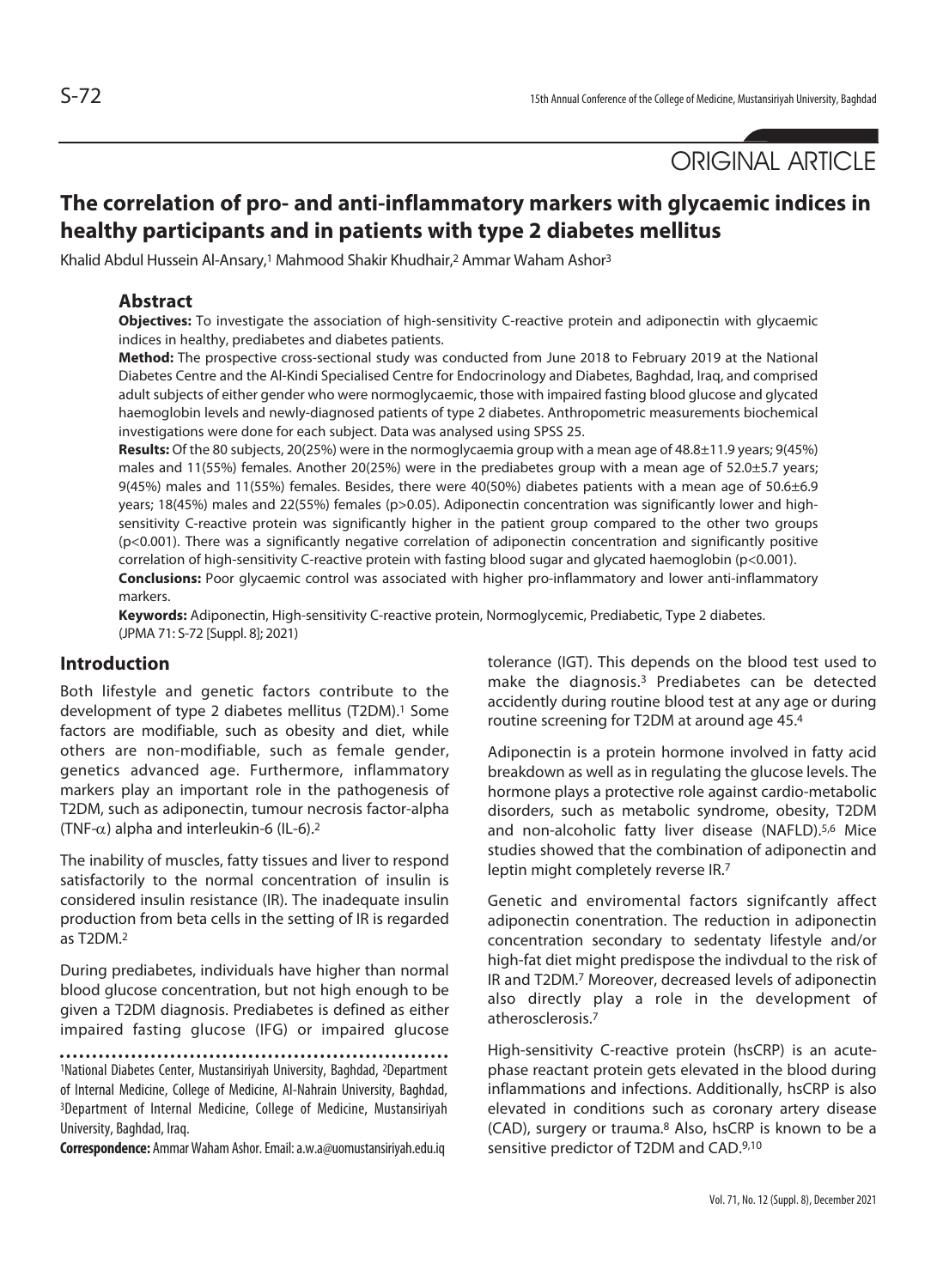Studies have shown that hyperglycaemia enhances the release of inflammatory biomarkers.11 Moreover, higher concentration of hsCRP has been reported in patients with metabolic syndrome.<sup>12</sup>

The hsCRP concentration was significantly higher in individuals with higher waist circumference (WC) (men >90cm and women >80cm).13

Like the other traditional risk factors, like family history, high cholesterol, high blood pressure (BP), obesity,<sup>14</sup> hsCRP is growingly used as a biomarker of T2DM risk.15 Therefore, several studies have used hsCRP assay for identifying healthy individuals at the risk of developing T2DM.16,17 The hsCRP is a more sensitive test that can measure CRP concentration within the higher end of the reference range.18

Higher, but within normal concentration of CRP in otherwise healthy individuals can predict the future risk of cardiometabolic diseases even in individuals with cholesterol concentration within the acceptable range.18

The current study was planned to investigate the association of adiponectin and hsCRP with glycaemic indices in healthy, prediabetes and T2DM patients.

## **Subjects and Methods**

The prospective cross-sectional study was conducted from June 2018 to February 2019 at the National Diabetes Centre and the Al-Kindi Specialised Centre for Endocrinology and Diabetes, Baghdad, Iraq. After approval from the Iraqi Board of Medical Specialties, the sample was raised from among adult patients of either gender with T2DM taking metformin drug and duration of diabetes not more than one year, those with IFG, and normal healthy subjects. Those excluded were T2DM patients taking drugs other than metformin, pregnant or lactation women, those with renal, hepatic or cardiovascular diseases, acute or chronic infections, cancer, rheumatoid arthritis, and those who were either

smokers or exercising >10 h/week. T2DM was diagnosed in line with the American Diabetes Association (ADA) guidelines.19 Normoglycaemia was defined as fasting blood glucose (FBG) <100mg/dl, IFG as FBG 100-126mg/dl) or glycated haemoglobin (HbA1c) 5.7-6.4, and T2DM as FBG  $\geq$ 126mg/dl or HbA1c  $\geq$ 6.5.<sup>19</sup>

All the groups were subjected anthropometric evaluation.

Height (cm) was measured without shoes and was taken by tape measure. Weight was measured with light clothing and light shoes. It was taken by single special weight test device. WC measurements were made in the standing position using the standard technique defining the waist as the point midway between iliac crest and the costal margin (lower rib) and measuring it while the patient was in expiration and standing position.

After fasting for 10 hours, blood samples were collected from the participants. Centrifugation of the blood at 4000rpm for 5min at 4°C was done to separate serum samples which were stored at -20°C until the day of the analyses for total cholesterol (TC), low-density lipoprotein (LDL), high-density lipoprotein (HDL) and triglycerides (TG).

HbA1c was analysed by high performance liquid chromatography (HPLC). The hsCRP was measured using an automated analyser (Roche Cobas c1 11). Serum adiponectin levels were quantified using enzyme-linked immunosorbent assay (ELISA) kits.

The sample size calculation was performed using G-Power 3.1.20 Data was analysed using SPSS 25. Data was expressed as frequencies and perentages as well as mean ± standard deviation, as appropriate. Scatter plot diagrams were used for interpretation. Unpaired student t-test was used for comparing independent mean values, while analysis of variance (ANOVA) was used to compare more than 2 variables. P<0.05 was considered statistically significant.

## **Results**

Of the 80 subjects, 20(25%) were in the normoglycaemia group with a mean age of 48.8±11.9 years; 9(45%) males and 11(55%) females. Another 20(25%) were in the prediabetes group with a mean age of 52.0±5.7 years; 9(45%) males and 11(55%) females. Besides, there were 40(50%) diabetes patients



**Figure-1:** The concentrations of adiponectin (A) and high sensitivity C-reactive protein in normoglycaemic, prediabetic and in diabetic patients.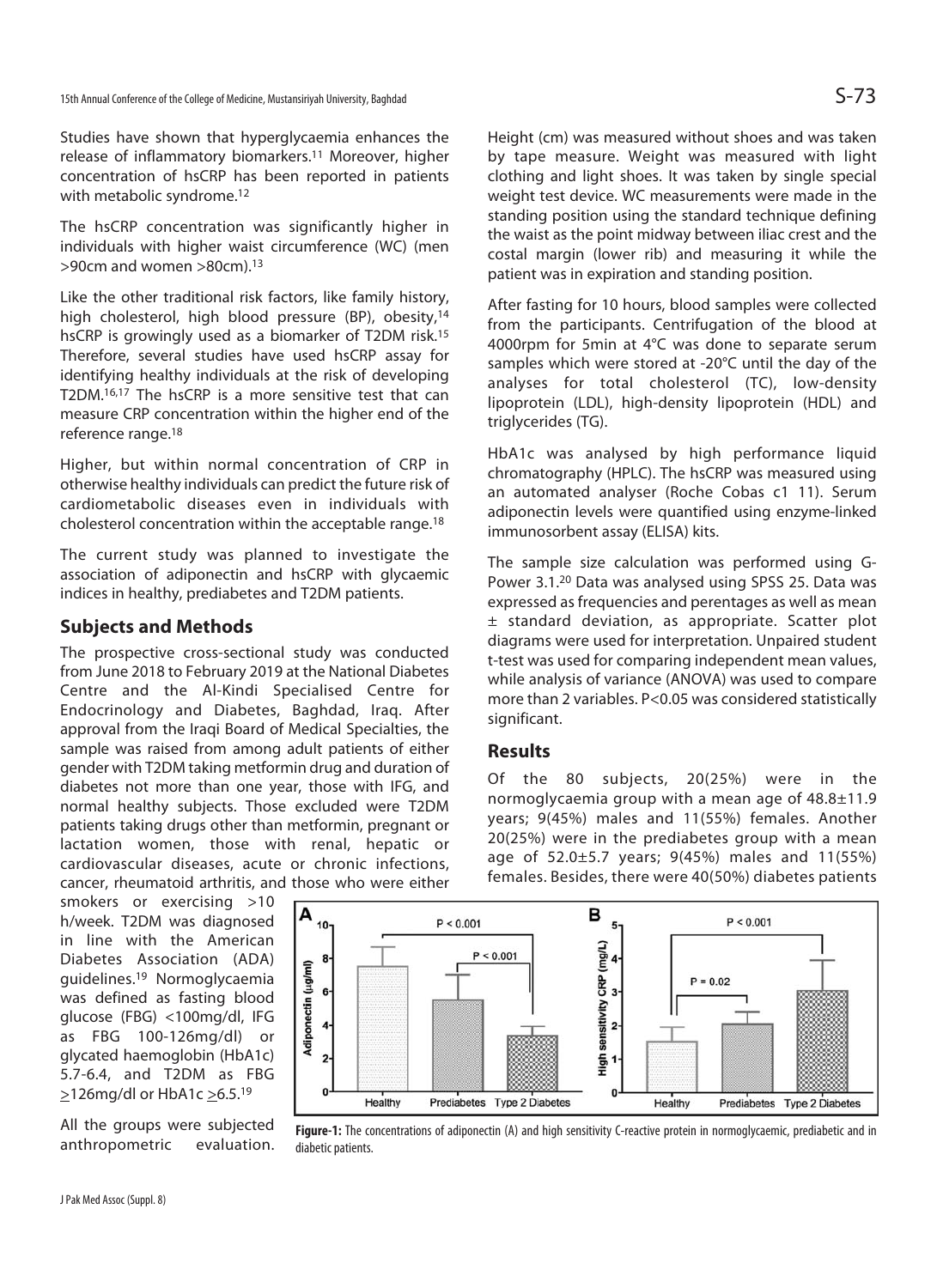**Table:** Clinical and biochemical characteristics of the study groups.

|                                              | Normoglycemia ( $n = 20$ ) | Impaired fasting glucose ( $n = 20$ ) | Hyperglycemia ( $n = 40$ ) | P Value |
|----------------------------------------------|----------------------------|---------------------------------------|----------------------------|---------|
| Age (years)                                  | $48.8 \pm 11.9$            | $52 + 5.7$                            | $50.6 \pm 6.9$             | 0.47    |
| Gender (M/F)                                 | 9/11                       | 11/9                                  | 18/22                      |         |
| BMI ( $\text{kg/m}^2$ )                      | $31.6 \pm 1.1$             | $35.2 \pm 1.9$                        | $34.1 \pm 2.2$             | 0.001   |
| Waist circumference (cm)                     | $103.6 \pm 3.3$            | $109.3 \pm 5.2$                       | $105 \pm 3.8$              | 0.001   |
| Cholesterol (mg/dl)                          | $153.9 \pm 23$             | $198.8 \pm 20.1$                      | $185.6 \pm 28.2$           | 0.001   |
| Triglyceride (mg/dl)                         | $127.5 \pm 41.1$           | $182.2 \pm 21.1$                      | $206 \pm 72.5$             | 0.001   |
| High density lipoprotein cholesterol (mg/dl) | $41.7 \pm 24.6$            | $37.9 \pm 4.2$                        | $36.3 \pm 3.7$             | 0.31    |
| Low density lipoprotein cholesterol (mg/dl)  | $94.2 \pm 24.7$            | $122.2 \pm 17.2$                      | $109.1 \pm 23.4$           | 0.001   |
| Very low density lipoprotein (mg/dl)         | $22.5 \pm 7.3$             | $36.5 \pm 4.2$                        | $40.3 \pm 15.3$            | 0.001   |
| Fasting blood Glucose (mg/dl)                | $96.3 \pm 2.9$             | $118.3 \pm 3.9$                       | $154.7 \pm 10.4$           | 0.001   |
| HbA <sub>1</sub> c $(%)$                     | $5.3 \pm 0.2$              | $6.14 \pm 0.20$                       | $8.8 \pm 1.2$              | 0.001   |

P Value for the difference between groups using ANOVA. BMI: Body mass index, HbA1c: Glycated haemoglobin.



Figure-2: The association of adiponectin (A and B) and high-sensitivity C-reactive protein (C and D) concentration with fasting blood glucose (FBG) and glycated haemoglobin (HbA1C).

with a mean age of 50.6±6.9 years; 18(45%) males and 22(55%) females (p>0.05). BMI, WC, HDL, TG, LDL, FBG and HbA1c values were significantly different among the groups (Table-1).

Mean adiponectin concentration was 3.36±0.57 in the T2DM group compared to 5.50±1.50 in the IFG and 7.48±1.19 in the control group (p<0.001) (Figure-1A). Mean hsCRP in the T2DM group was 3.04±0.91 compared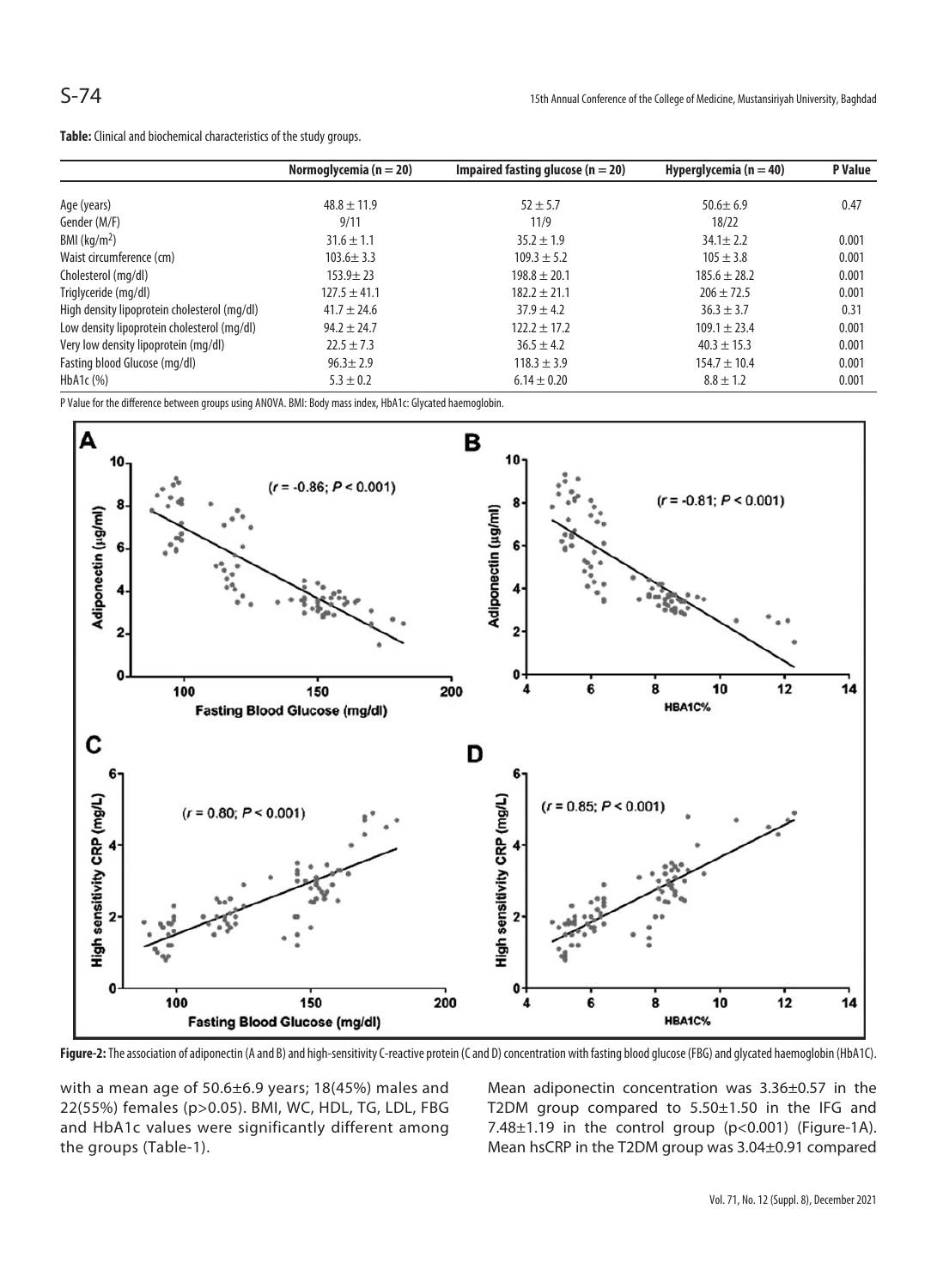2.05±0.35 in the IFG group and 1.53±0.44 in the control group (p<0.001) (Figure-1B).

There was a significantly negative correlation of adiponectin concentration (Figure-2A-B) and significantly positive correlation of hsCRP (Figure-2C-D) with FBG and HbA1c (p<0.001).

#### **Discussion**

The current study showed a significant correlation of adiponectin with insulin sensitivity, indicating that adiponectin is a powerful prognostic marker for the T2DM development in IFG individuals.

Age among the three groups was not significantly different in the current study because age may affect the results of adiponectin and HsCRP.21

In the control group, the adiponectin level was higher than in IFG and T2DM groups. This is may be because the fat distribution in the centre of the abdomen was less than in the other groups with no significant correlation of adiponectin with FBG, HbA1C and lipid profile, but significant correlation only with BMI.

In IFG group, the level of adiponectin was less than in the control group due to increase in WC and BMI.22 It might be possible that low level of adiponectin would cause atherogenesis by triggering inflammation and consequently abnormalities in glucose and lipid metabolism.23 This chronic subclinical inflammation might be a predictor of both hyperglycaemia<sup>24</sup> and cardiovascular disease.

Diabetic patients had the lowest level of adiponectin. This was due to higher dyslipidaemia and abdominal obesity compared to IFG and control groups, and this may cause IR.

Studies have reported significant inverse relationship between adiponectin concentration and insulin sensitivity, suggesting that adiponectin concentration may predict T2DM development.25

The mechanisms by which adiponectin exerts its benefit on cardiometabolic mechanism are not fully understood, but this may be due to decreased inflammatory tone, improvement in insulin action, amelioration of lipotoxicity and interaction with fibroblast growth factor-21 (FGF-21).26

Paradoxically, few studies have reported higher concentration of adiponectin in patients with diabetes and severe IR. This might be due to insulin receptoropathy that occur in selected patients. Receptoropathy is caused by mutation in the receptors or by autoantibodies against the receptors.27

In the current study, the IFG group has lower adiponectin level than the control group, and higher than the T2DM group, but the significant was difference between the IFG and T2DM groups.

In the control group, there was significant correlation between hsCRP and BMI, but it was less significant than in IFG and T2DM groups, respectively. WC and dyslipidaemia were the apparent reasons as increase in abdominal obesity increases hsCRP.28

Higher concentration of inflammatory markers, like hsCRP, were observed in individuals with abdominal obesity. Furthermore, abdominal adipose tissue is regarded as a major source of inflammatory cytokinesIL-6 and TNF- $\alpha$ . These cytokines may further enhance hepatic hsCRP production.29 A study reported higher concentration of hsCRP and IL-6 in centrally obese individuals.30

In the current study, the level of hsCRP was higher in the IFG group than in the control group, and lower than the T2DM group.

The correlation of hsCRP and HbA1C was more than the correlation with FBG.31,32 Due to the inflammatory marker, the current findings are more related to IGT than IFG.

## **Conclusions**

T2DM and IFG groups exhibited lower concentration of serum adiponectin and higher concentration of serum hsCRP compared to the control group. Higher FBG and HbA1C levels were associated with significantly higher concentration of inflammatory marker hsCRP, and lower concentration of protective marker adiponectin. It is possible that chronic inflammation may represent a triggering factor in the origin of IFG and T2DM.

**Acknowledgements:** We are grateful to Professor Abbas Al-Musawi for his help.

**Disclaimer:** None.

**Conflict of Interest:** None.

**Source of Funding:** None.

#### **References**

- 1. Lee IM, Shiroma EJ, Lobelo F, Puska P, Blair SN, Katzmarzyk PT. Effect of physical inactivity on major non-communicable diseases worldwide: an analysis of burden of disease and life expectancy. Lancet 2012;380:219-29. doi: 10.1016/S0140-6736(12)61031-9.
- 2. Ganguly S, Tan HC, Lee PC, Tham KW. Metabolic bariatric surgery and type 2 diabetes mellitus: an endocrinologist's perspective. J